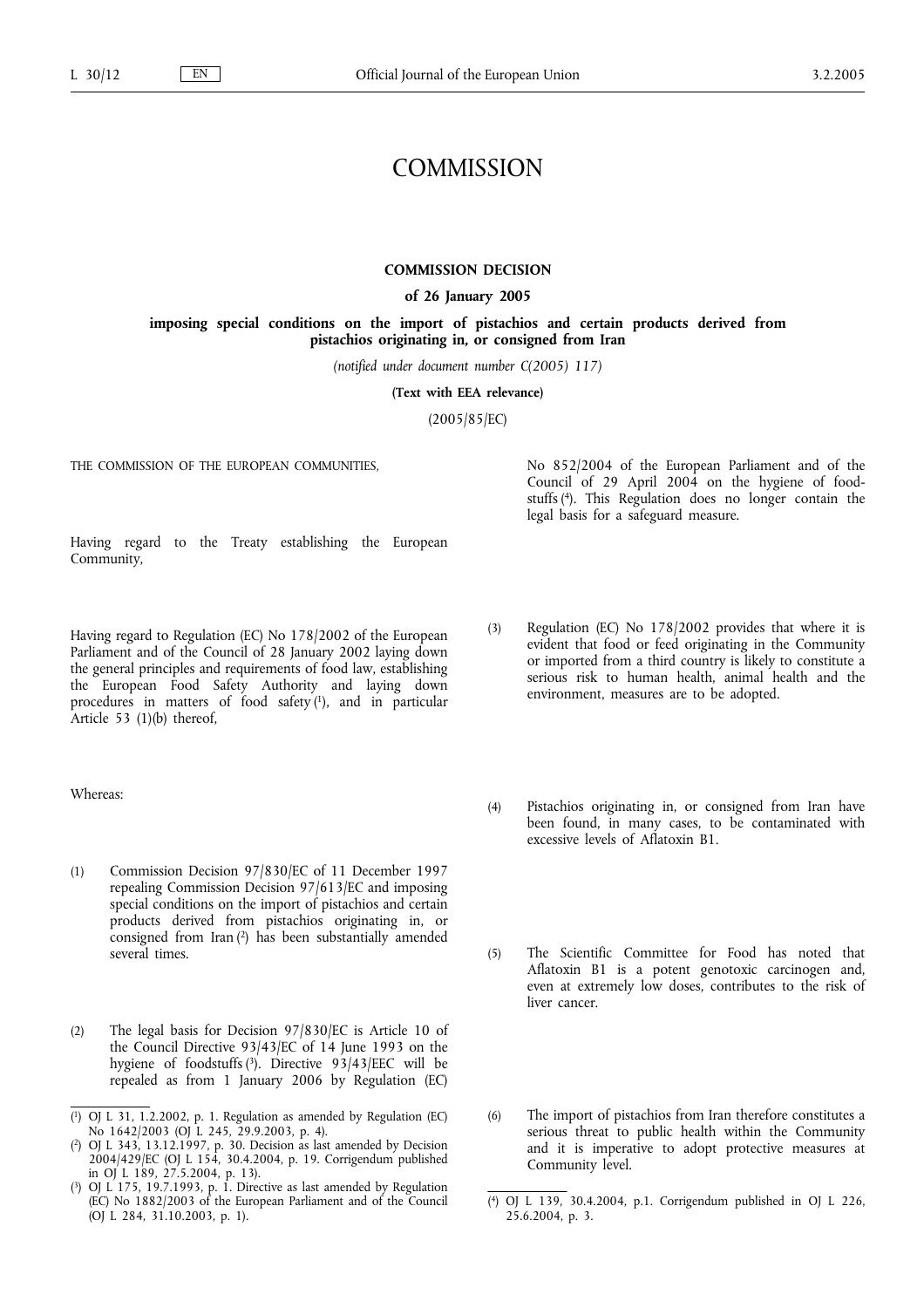- (7) An examination of conditions of hygiene in Iran was undertaken by the Commission's Food and Veterinary Office (FVO) for the first time in 1997 and revealed that improvements in hygiene practices and the traceability of pistachios were required. The mission team was unable to check all stages of the handling of pistachios prior to exportation. Commitments were received from the Iranian authorities in particular in relation to improvements in production, handling, sorting, processing, packaging and transport practices. It was therefore appropriate to subject pistachios and certain pistachio products from Iran to special conditions to provide a high level of protection to public health. Follow up missions have been organised in 1998 and 2001. Although during these missions substantial improvements in hygiene practices and the traceability have been observed, there is a continued need imposing special conditions on pistachios and certain pistachio products from Iran to protect public health.
- (8) Pistachios and certain pistachio products from Iran may be imported, provided that special conditions are applied.
- (9) One of those conditions is that it is necessary to provide that pistachios and products derived from pistachios have been produced, sorted, handled, processed, packaged and transported following good hygienic practices. It is necessary to establish the levels of Aflatoxin B1 and total Aflatoxin in samples taken from the consignment immediately prior to leaving Iran.
- (10) It is furthermore necessary for documentary evidence to be provided by the Iranian authorities to accompany each consignment of pistachios originating in, or consigned from Iran, relating to the conditions of production, sorting, handling, processing, packaging and transport and the results of laboratory analysis of the consignment for levels of Aflatoxin B1 and total Aflatoxin.
- (11) In the interests of public health, Member States will keep the Commission informed through periodical reports of all analytical results of official controls carried out in respect of consignments of pistachios and certain pistachio products from Iran. Such reports shall be in addition to the notification obligations under the Rapid Alert System for Food and Feed (RASFF) established by Regulation (EC) No 178/2002.
- (12) It is important to ensure that the sampling and analysis of consignments of pistachios and pistachio products from Iran are performed in a harmonised manner throughout the Community.
- (13) Checks carried out in 2003 and 2004 revealed that a large number of consignments of pistachios from Iran exceeded the maximum level of aflatoxins. It is therefore necessary to restrict the validity of the health certificate in order to limit the duration of transport and storage, when aflatoxins can be formed.
- (14) The operation of this Decision should be kept under review in the light of information and guarantees provided by the competent authorities of Iran and of the results of the tests carried out by Member States in order to assess whether the special conditions provide a sufficient level of protection of public health within the Community and whether they are still needed.
- (15) The measures provided for in this Decision have a significant impact on the control resources of the Member States. It is therefore appropriate to require that all costs resulting from sampling, analysis, storage and all costs resulting from official measures taken as regards non-compliant consignments are to be borne by the importers or food business operators concerned.
- (16) Decision 97/830/EC should accordingly be repealed.
- (17) The measures provided for in this Decision are in accordance with the opinion of the Standing Committee on the Food Chain and Animal Health,

HAS ADOPTED THIS DECISION:

#### *Article 1*

- 1. Member States may import
- pistachios falling within CN code 0802 50 00, and
- roasted pistachios falling within CN codes 2008 19 13 and 2008 19 93,

originating in, or consigned from Iran, only where the consignment is accompanied by the results of official sampling and analysis, and the health certificate in Annex I, completed, signed and verified by a representative of the Iranian Ministry of Health. The health certificate shall be valid for import carried out no more than four months after the issue date of the health certificate.

2. Products covered by paragraph 1 may only be imported into the Community through one of the points of entry listed in Annex II.

3. Each consignment of products covered by paragraph 1 shall be identified with a code which corresponds to the code on the sampling results of the official sampling and analysis and health certificate referred to in paragraph 1.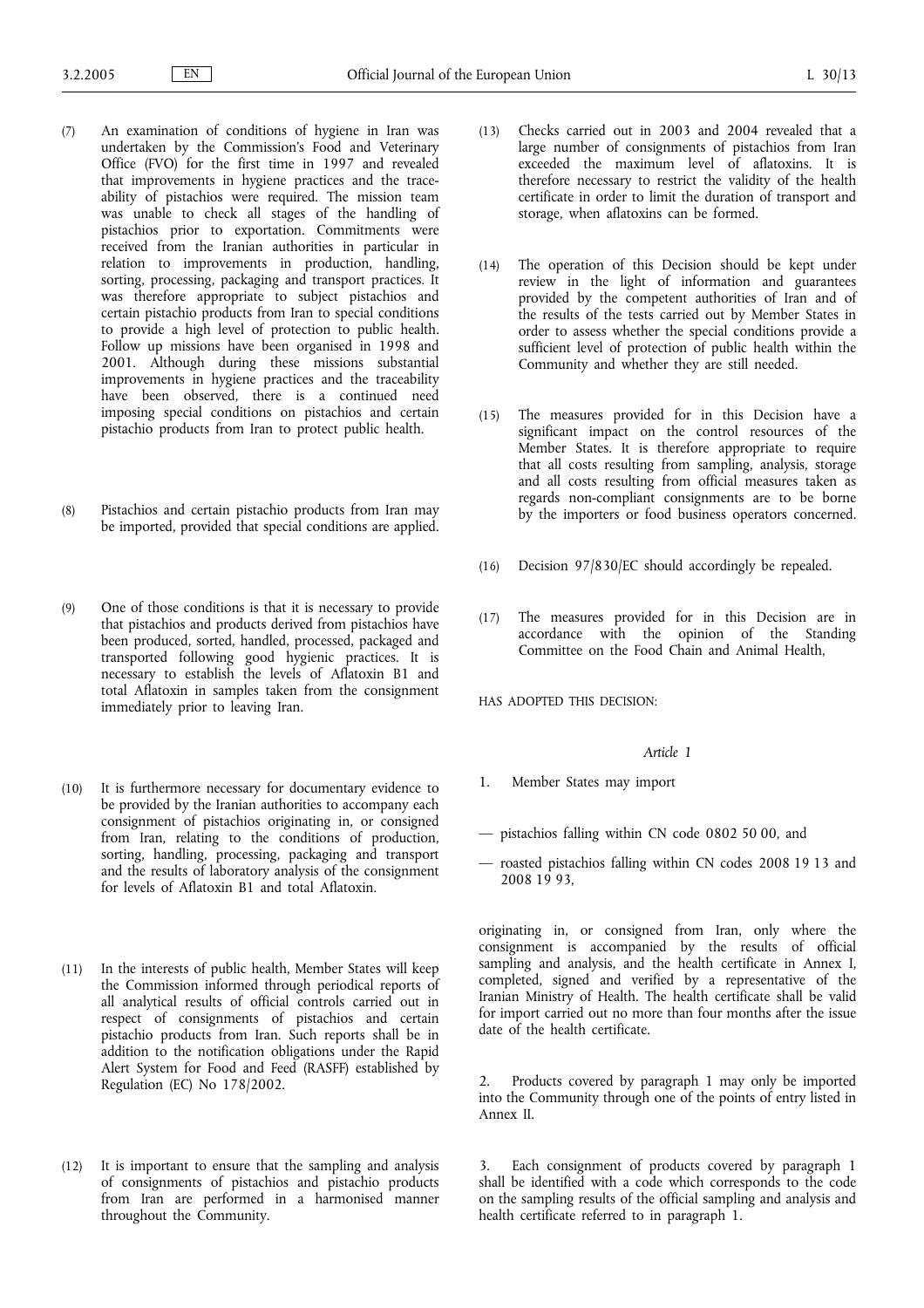4. The competent authorities in each Member State shall ensure that products covered by paragraph 1 are subject to documentary checks to ensure that the requirement for the health certificate and sampling results referred to in paragraph 1, are complied with.

5. The competent authorities in each Member State shall take a sample for analysis from each consignment of products covered by paragraph 1 for analysis of aflatoxin B1 and total aflatoxin before release onto the market from the point of entry into the Community.

Member States shall submit to the Commission every three months a report of all analytical results of official controls on consignments of products covered by paragraph 1. This report shall be submitted during the month following each quarter (April, July, October, and January).

6. Any consignment which is to be subjected to sampling and analysis should be held before release onto the market from the point of entry into the Community for a maximum period of 15 working days. The competent authorities of the importing Member State shall issue an accompanying official document establishing that the consignment has been subjected to official sampling and analysis and indicating the result of the analysis.

7. If a consignment is split, copies of the health certificate and accompanying official documents referred to in paragraphs 1 and 6 and certified by the competent authority of the Member State on whose territory the splitting has taken place, shall accompany each part of the split consignment up to and including the wholesale stage.

#### *Article 2*

This Decision shall be kept under review in the light of information and guarantees provided by the competent authorities of Iran and of the results of the tests carried out by Member States in order to assess whether the special conditions set out in Article 1 provide a sufficient level of protection of public health within the Community and whether they are still necessary.

### *Article 3*

All costs resulting from sampling, analysis, storage and issuing of accompanying official document and of copies of health certificate and accompanying documents pursuant to Article 1(4) to (7) shall be borne by the food business operator responsible for the consignment or its representative.

Also all costs related to official measures taken by the competent authorities as regards non-compliant consignments of pistachios and certain products derived from pistachios originating in or consigned from Iran shall be borne by the food business operator responsible for the consignment or its representative.

# *Article 4*

Decision 97/830/EC is repealed.

# *Article 5*

The Decision shall apply from 1 February 2005.

Member States shall take the measures necessary to comply with this Decision. They shall immediately inform the Commission thereof.

#### *Article 6*

This Decision is addressed to the Member States.

Done at Brussels, 26 January 2005.

*For the Commission* Markos KYPRIANOU *Member of the Commission*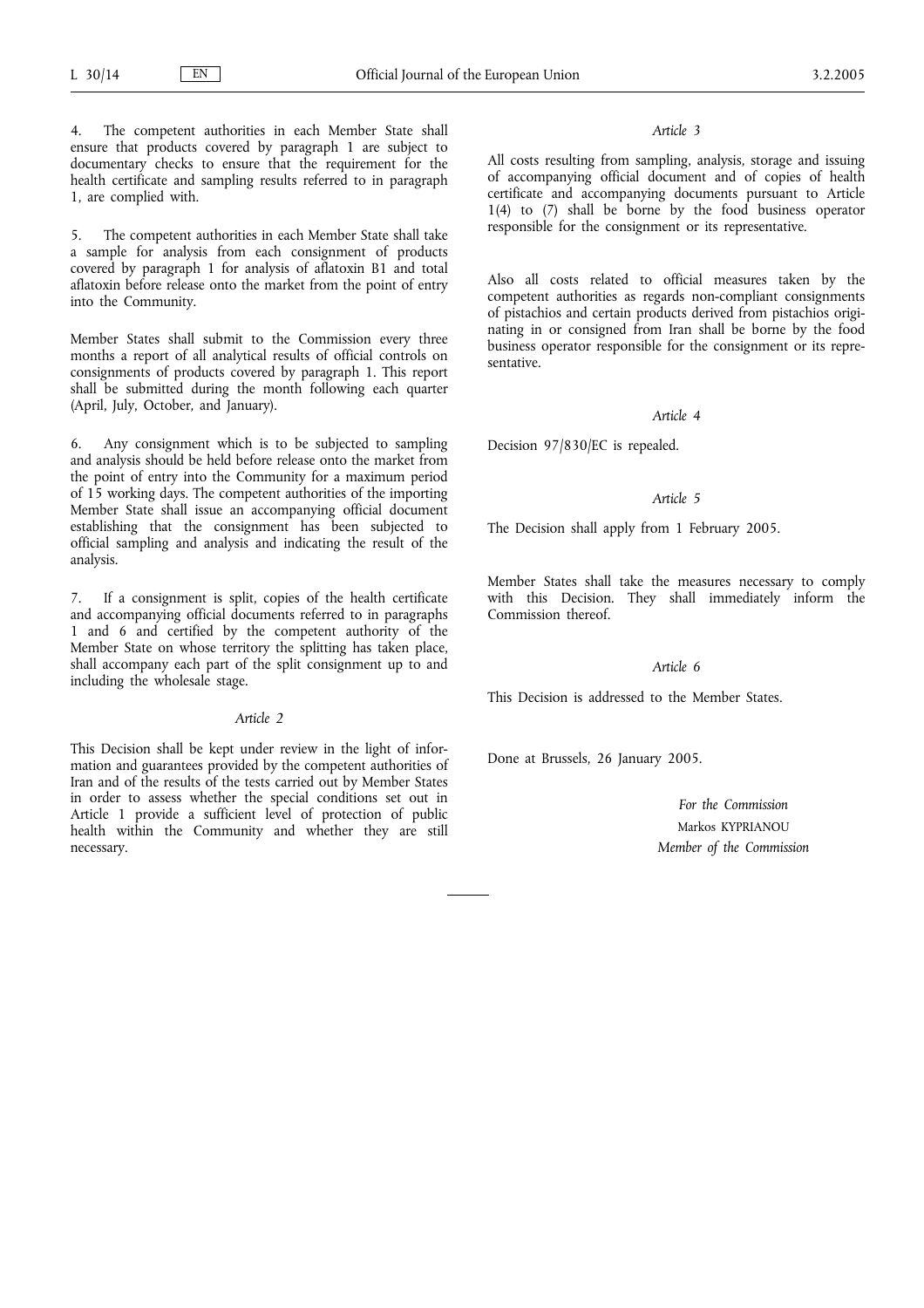# *ANNEX I*

#### Health Certificate for the importation into the European Community of pistachios and certain products derived from pistachios originating in, or consigned from Iran

According to the provisions of European Commission Decision 2004/... [EC imposing special conditions on the import of pistachios falling within CN code 0802 50 00 and roasted pistachios falling within CN codes 2008 19 13 and 2008 19 93 originating in or consigned from the Republic of Iran.

(Health authority under direct control of Ministry of Health, Islamic Republic of Iran)

# **CERTIFIES:**

composed of:

(description of consignment, product, number and type of packages, gross or net weight)

(embarkation place)

(identification of transporter)

(place and country of destination)

which comes from the establishment

(name and address of establishment)

have been produced, sorted, handled, processed, packaged and transported in line with good hygiene practices.

From this consignment, ................ determine the level of aflatoxin B1 and level of total aflatoxin contamination, and the details of sampling, methods of analysis used and all results are attached.

Stamp and signature of Representative of the Ministry of Health, Islamic Republic of Iran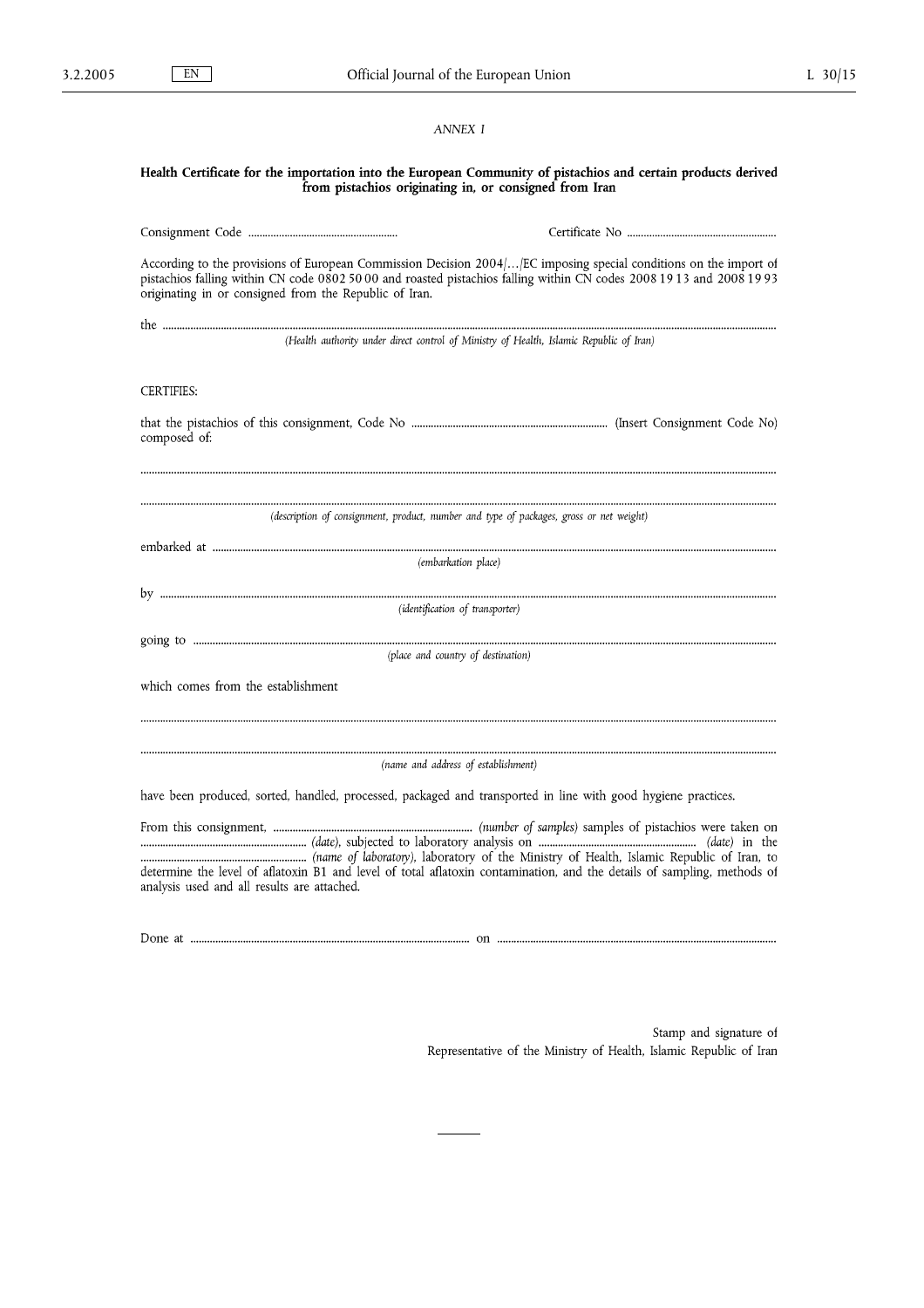# *ANNEX II*

#### **List of points of entry through which pistachios and certain products derived from pistachios originating in or consigned from Iran may be imported into the Community**

| Member State      | Point of entry                                                                                                                                                                                                                                                                                                                                                                                                                                                                                                                                                                                                                                                                                                                                                                                                                                                                                                                                                                                                                                                                                                                                                                                                                                                                                                                                                                                                                    |
|-------------------|-----------------------------------------------------------------------------------------------------------------------------------------------------------------------------------------------------------------------------------------------------------------------------------------------------------------------------------------------------------------------------------------------------------------------------------------------------------------------------------------------------------------------------------------------------------------------------------------------------------------------------------------------------------------------------------------------------------------------------------------------------------------------------------------------------------------------------------------------------------------------------------------------------------------------------------------------------------------------------------------------------------------------------------------------------------------------------------------------------------------------------------------------------------------------------------------------------------------------------------------------------------------------------------------------------------------------------------------------------------------------------------------------------------------------------------|
| Belgium           | Antwerpen, Zeebrugge, Brussel/Bruxelles, Aalst                                                                                                                                                                                                                                                                                                                                                                                                                                                                                                                                                                                                                                                                                                                                                                                                                                                                                                                                                                                                                                                                                                                                                                                                                                                                                                                                                                                    |
| Czech<br>Republic | Celní úřad Praha D5                                                                                                                                                                                                                                                                                                                                                                                                                                                                                                                                                                                                                                                                                                                                                                                                                                                                                                                                                                                                                                                                                                                                                                                                                                                                                                                                                                                                               |
| Denmark           | All Danish harbours and airports                                                                                                                                                                                                                                                                                                                                                                                                                                                                                                                                                                                                                                                                                                                                                                                                                                                                                                                                                                                                                                                                                                                                                                                                                                                                                                                                                                                                  |
| Germany           | HZA Lörrach — ZA Weil am Rhein — Autobahn, HZA Stuttgart — ZA Flughafen, HZA München —<br>ZA München — Flughafen, Bezirksamt Reinickendorf von Berlin, Abteilung Finanzen, Wirtschaft und<br>Kultur, Veterinär- und Lebensmittelaufsichtsamt, Grenzkontrollstelle, HZA Frankfurt (Oder) — ZA<br>Autobahn, HZA Cottbus - ZA Forst - Autobahn, HZA Bremen - ZA Neustädter Hafen, HZA<br>Bremen - ZA Bremerhaven, HZA Hamburg - Hafen - ZA Waltershof, HZA Hamburg-Stadt, HZA<br>Itzehoe - ZA Hamburg - Flughafen, HZA Frankfurt-am-Main-Flughafen, HZA Braunschweig -<br>Abfertigungsstelle, HZA Hannover Hamburger Allee, HZA Koblenz - ZA Hahn-Flughafen, HZA<br>Oldenburg - ZA Wilhelmshaven, HZA Bielefeld - ZA Eckendorfer Straße Bielefeld, HZA Erfurt - ZA<br>Eisenach, HZA Potsdam - ZA Ludwigsfelde, HZA Potsdam - ZA Berlin-Flughafen Schönefeld, HZA<br>Augsburg — ZA Memmingen, HZA Ulm — ZA Ulm (Donautal), HZA Karlsruhe — ZA Karlsruhe, HZA<br>Berlin - ZA Dreilinden, HZA Gießen - ZA Gießen, HZA Gießen - ZA Marburg, HZA Singen - ZA<br>Bahnhof, HZA Lörrach - ZA Weil am Rhein - Schusterinsel, HZA Hamburg-Stadt - ZA Oberelbe,<br>HZA Hamburg-Stadt — ZA Oberelbe — Abfertigungsstelle Billbrook, HZA Hamburg-Stadt — ZA<br>Oberelbe - Abfertigungsstelle Großmarkt, HZA Potsdam - ZA Berlin - Flüghafen Schönefeld, HZA<br>Düsseldorf - ZA Düsseldorf Nord, HZA Stralsund (HZA HST) - ZA Ludwigslust (ZA LWL) |
| Estonia           | Muuga port BIP, Paljassaare port BIP, Paldiski-Lõuna port BIP, Dirhami port BIP, Luhamaa road BIP,<br>Narva road BIP                                                                                                                                                                                                                                                                                                                                                                                                                                                                                                                                                                                                                                                                                                                                                                                                                                                                                                                                                                                                                                                                                                                                                                                                                                                                                                              |
| Greece            | Athina, Pireas, Elefsis, Aerodromio ton Athinon, Thessaloniki, Volos, Patra, Iraklion tis Kritis, Aero-<br>dromio tis Kritis, Euzoni, Idomeni, Ormenio, Kipi, Kakavia, Niki, Promahonas, Pithio, Igoumenitsa,<br>Kristalopigi                                                                                                                                                                                                                                                                                                                                                                                                                                                                                                                                                                                                                                                                                                                                                                                                                                                                                                                                                                                                                                                                                                                                                                                                     |
| Spain             | Algeciras (Puerto), Alicante (Aeropuerto, Puerto), Almeria (Aeropuerto, Puerto), Asturias (Aeropuerto),<br>Barcelona (Aeropuerto, Puerto, Ferrocarril), Bilbao (Aeropuerto, Puerto), Cadiz (Puerto), Cartagena<br>(Puerto), Castellon (Puerto), Ceuta (Puerto), Gijón (Puerto), Huelva (Puerto), Irun (Carretera), La Coruña<br>(Puerto), La Junquera (Carretera) Las Palmas de Gran Canaria (Aeropuerto, Puerto), Madrid (Aeropuerto,<br>Ferrocarril), Malaga (Aeropuerto, Puerto), Marin (Puerto), Melilla (Puerto), Murcia (Ferrocarril), Palma de<br>Mallorca (Aeropuerto, Puerto), Pasajes (Puerto), San Sebastián (Aeropuerto), Santa Cruz de Tenerife<br>(Puerto), Santander (Aeropuerto, Puerto), Santiago de Compostela (Aeropuerto), Sevilla (Aeropuerto,<br>Puerto), Tarragona (Puerto), Tenerife Norte (Aeropuerto), Tenerife Sur (Aeropuerto), Valencia (Aero-<br>puerto, Puerto), Vigo (Aeropuerto, Puerto), Villagarcia (Puerto), Vitoria (Aeropuerto), Zaragoza (Aero-<br>puerto)                                                                                                                                                                                                                                                                                                                                                                                                                                 |
| France            | Marseille (Bouches-du-Rhone), Le Havre (Seine-Maritime), Rungis MIN (Val-de-Marne), Lyon Chassieu<br>CRD (Rhône), Strasbourg CRD (Bas-Rhin), Lille CRD (Nord), Saint-Nazaire Montoir CRD (Loire-<br>Atlantique), Agen (Lot-et-Garonne), Port de la Pointe des Galets à la Réunion                                                                                                                                                                                                                                                                                                                                                                                                                                                                                                                                                                                                                                                                                                                                                                                                                                                                                                                                                                                                                                                                                                                                                 |
| Ireland           | Dublin - Port and Airport,<br>$Cork$ — Port and Airport,<br>Shannon — Airport                                                                                                                                                                                                                                                                                                                                                                                                                                                                                                                                                                                                                                                                                                                                                                                                                                                                                                                                                                                                                                                                                                                                                                                                                                                                                                                                                     |
| Italy             | Ufficio Sanità Marittima ed Aerea di Ancona<br>Ufficio Sanità Marittima ed Aerea di Bari<br>Ufficio Sanità Marittima ed Aerea di Genova<br>Ufficio Sanità Marittima di Livorno<br>Ufficio Sanità Marittima ed Aerea di Napoli<br>Ufficio Sanità Marittima di Ravenna<br>Ufficio Sanità Marittima di Salerno<br>Ufficio Sanità Marittima ed Aerea di Trieste<br>Dogana di Fernetti - Interporto Monrupino (Trieste)<br>Ufficio di Sanità Marittima di La Spezia<br>Ufficio di Sanità Marittima e Aerea di Venezia<br>Ufficio di Sanità Marittima e Aerea di Reggio Calabria                                                                                                                                                                                                                                                                                                                                                                                                                                                                                                                                                                                                                                                                                                                                                                                                                                                        |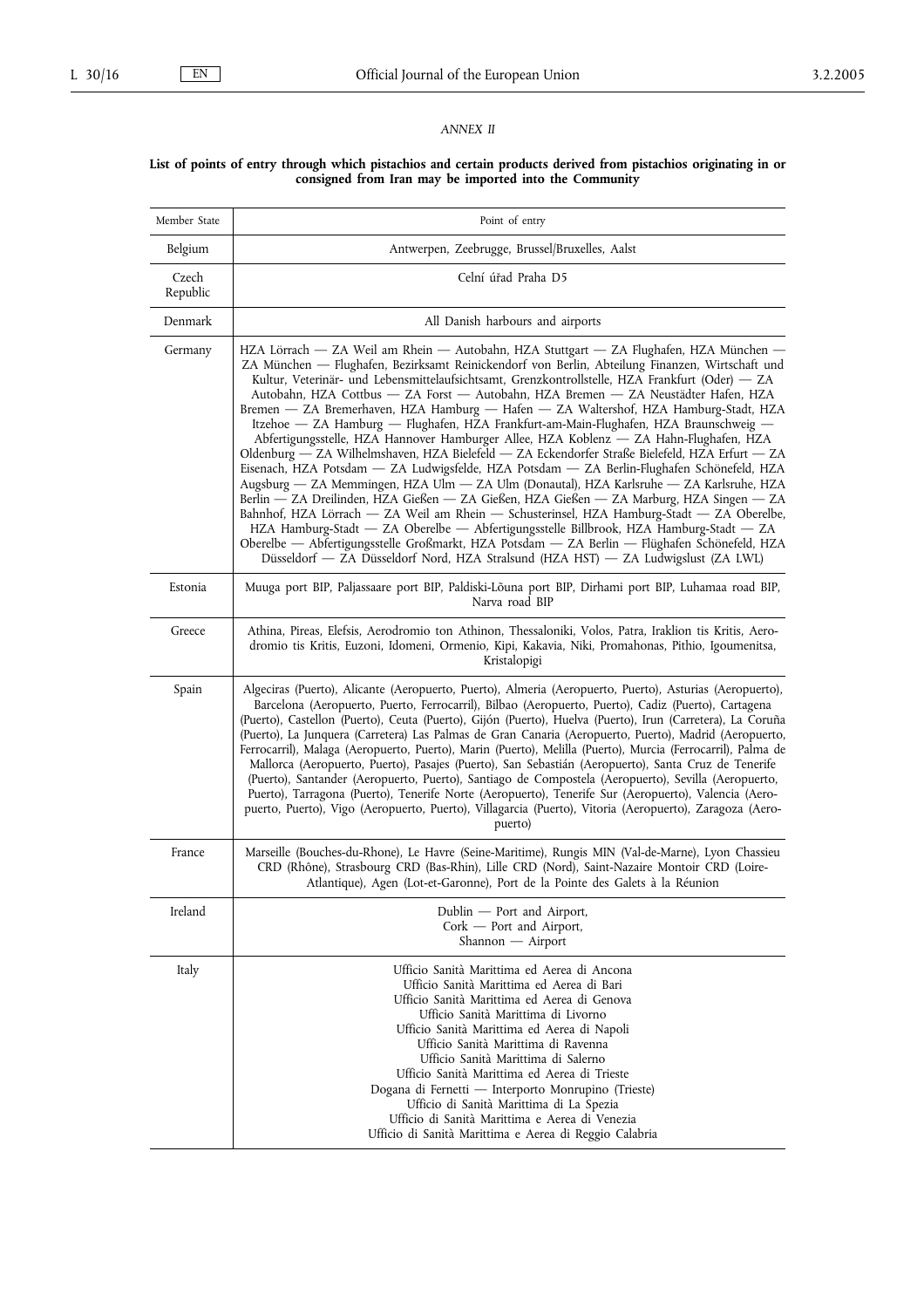| Member State | Point of entry                                                                                                                                                                                                                                                                                                                                                                                                                                                                                                                                                                                                                                                                                                                                          |
|--------------|---------------------------------------------------------------------------------------------------------------------------------------------------------------------------------------------------------------------------------------------------------------------------------------------------------------------------------------------------------------------------------------------------------------------------------------------------------------------------------------------------------------------------------------------------------------------------------------------------------------------------------------------------------------------------------------------------------------------------------------------------------|
| Cyprus       | Limassol Port, Larnaca Airport                                                                                                                                                                                                                                                                                                                                                                                                                                                                                                                                                                                                                                                                                                                          |
| Latvia       | Grebneva — road with Russia<br>Terehova — road with Russia<br>Pātarnieki — road with Byelorussia<br>Silene — road with Byelorussia<br>Daugavpils - railway commodity station<br>Rēzekne — railway commodity station<br>Liepāja — sea port<br>Ventspils — sea port<br>Rīga — sea port<br>Rīga — airport Rīga<br>Rīga — Latvian Post                                                                                                                                                                                                                                                                                                                                                                                                                      |
| Lithuania    | Road: Kybartai, Lavoriškės, Medininkai, Panemunė, Šalčininkai<br>Airport: Vilnius<br>Seaport: Malkų įlankos, Molo, Pilies<br>Railway: Kena, Kybartai, Pagėgiai                                                                                                                                                                                                                                                                                                                                                                                                                                                                                                                                                                                          |
| Luxembourg   | Centre Douanier, Croix de Gasperich, Luxembourg<br>Administration des Douanes et Accises, Bureau Luxembourg — Aéroport, Niederanven                                                                                                                                                                                                                                                                                                                                                                                                                                                                                                                                                                                                                     |
| Hungary      | $F$ erihegy — Budapest — airport<br>Záhony — Szabolcs-Szatmár-Bereg — road<br>Eperjeske — Szabolcs-Szatmár-Bereg — railway<br>Nagylak — Csongrád — road<br>Lökösháza — Békés — railway<br>Röszke — Csongrád — road<br>Kelebia — Bács-Kiskun — railway<br>Letenye $-$ Zala $-$ road<br>Gyékényes — Somogy — railway<br>Mohács — Baranya — port                                                                                                                                                                                                                                                                                                                                                                                                           |
| Malta        | Malta Freeport, the Malta International Airport and the Grand Harbour                                                                                                                                                                                                                                                                                                                                                                                                                                                                                                                                                                                                                                                                                   |
| Netherlands  | All harbours and airports and all border stations                                                                                                                                                                                                                                                                                                                                                                                                                                                                                                                                                                                                                                                                                                       |
| Austria      | HZA Feldkirch, HZA Graz, Nickelsdorf, Spielfeld, HZA Wien, ZA Wels, ZA<br>Kledering, ZA Flughafen Wien, HZA Salzburg, ZA Klingenbach/Zweigstelle<br>Sopron, ZA Karawankentunnel, ZA Villach                                                                                                                                                                                                                                                                                                                                                                                                                                                                                                                                                             |
| Poland       | Bezledy — Warmińsko — Mazurskie — road border point<br>Kuźnica Białostocka — Podlaskie — road border point<br>Bobrowniki — Podlaskie — road border point<br>$K$ oroszczyn — Lubelskie — road border point<br>Dorohusk - Lubelskie - road and railway border point<br>Gdynia — Pomorskie — seaport border point<br>Gdańsk — Pomorskie — seaport border point<br>Medyka-Przemyśl — Podkarpackie — railway border point<br>Medyka — Podkarpackie — road border point<br>Korczowa — Podkarpackie — road border point<br>Jasionka — Podkarpackie — airport border point<br>Szczecin — Zachodnio — Pomorskie — seaport border point<br>Świnoujście — Zachodnio — Pomorskie — seaport border point<br>Kołobrzeg — Zachodnio — Pomorskie — seaport border point |
| Portugal     | Lisboa, Leixões                                                                                                                                                                                                                                                                                                                                                                                                                                                                                                                                                                                                                                                                                                                                         |
| Slovenia     | Obrežje — road border crossing<br>$Koper$ – port border crossing<br>$Dobova$ — railway border crossing<br>Brnik (airport)<br>Jelšane (road)<br>Ljubljana (railway and road)<br>Sežana (railway and road)                                                                                                                                                                                                                                                                                                                                                                                                                                                                                                                                                |